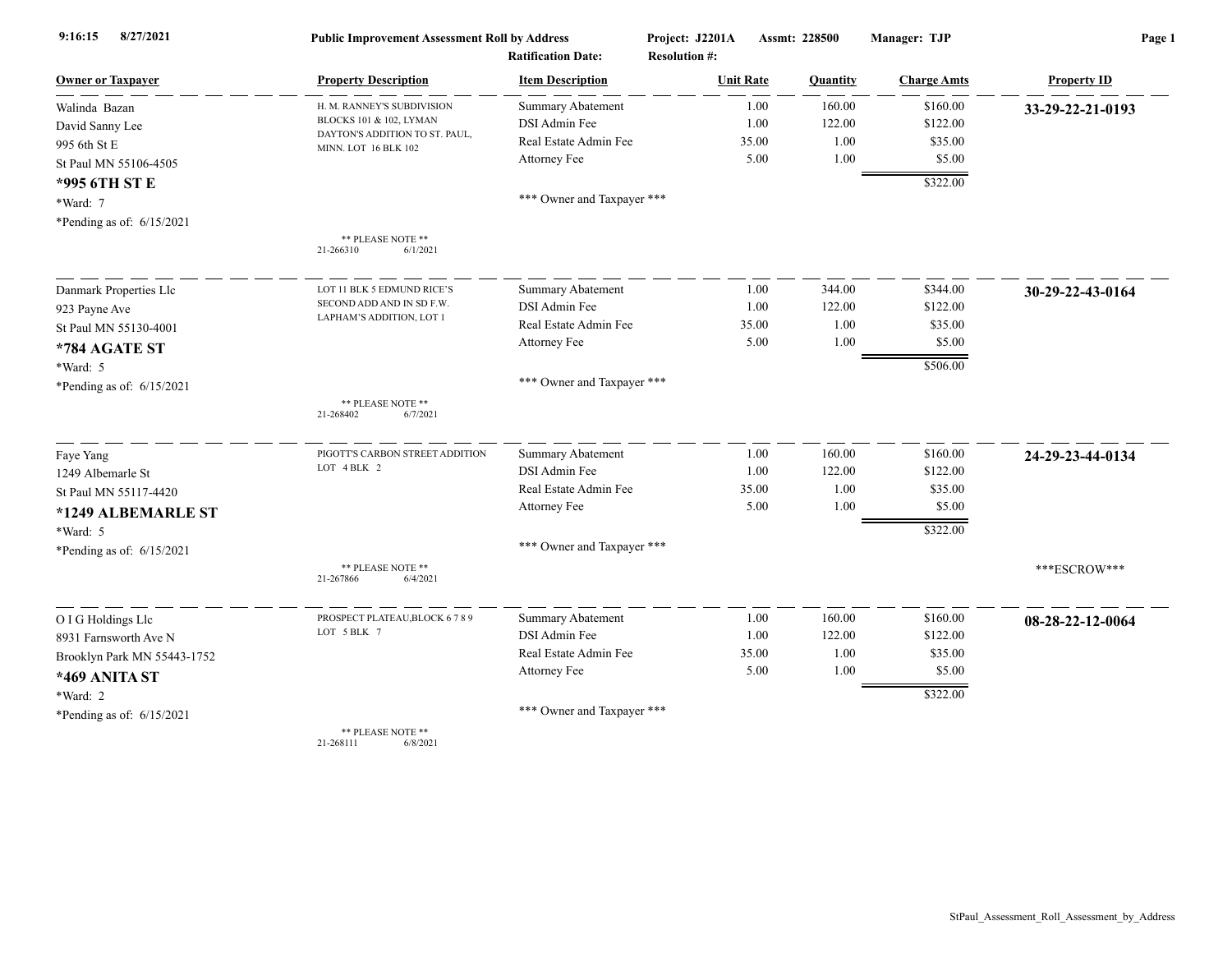| 8/27/2021<br>9:16:15        | <b>Public Improvement Assessment Roll by Address</b>                       |                            | Project: J2201A      |       | Assmt: 228500 | Manager: TJP       | Page 2             |  |
|-----------------------------|----------------------------------------------------------------------------|----------------------------|----------------------|-------|---------------|--------------------|--------------------|--|
|                             |                                                                            | <b>Ratification Date:</b>  | <b>Resolution #:</b> |       |               |                    |                    |  |
| <b>Owner or Taxpayer</b>    | <b>Property Description</b>                                                | <b>Item Description</b>    | <b>Unit Rate</b>     |       | Quantity      | <b>Charge Amts</b> | <b>Property ID</b> |  |
| Dustin Osdoba               | LYMAN DAYTON ADDITION TO THE                                               | <b>Summary Abatement</b>   |                      | 1.00  | 316.00        | \$316.00           | 32-29-22-14-0227   |  |
| 342 Bates Ave               | CITY OF ST. PAUL EX SELY 6.5 FT X 21<br>FT COR OF LOT 14; LOTS 14,15 & LOT | DSI Admin Fee              |                      | 1.00  | 122.00        | \$122.00           |                    |  |
| St Paul MN 55106-5166       | 16 BLK 24                                                                  | Real Estate Admin Fee      |                      | 35.00 | 1.00          | \$35.00            |                    |  |
| *342 BATES AVE              |                                                                            | Attorney Fee               |                      | 5.00  | 1.00          | \$5.00             |                    |  |
| *Ward: 7                    |                                                                            |                            |                      |       |               | \$478.00           |                    |  |
| *Pending as of: $6/15/2021$ |                                                                            | *** Owner and Taxpayer *** |                      |       |               |                    |                    |  |
|                             | ** PLEASE NOTE **<br>21-267990<br>6/7/2021                                 |                            |                      |       |               |                    |                    |  |
| Chi Thao                    | ADAM GOTZIAN'S SUB. OF BLK. 107,                                           | <b>Summary Abatement</b>   |                      | 1.00  | 160.00        | \$160.00           | 33-29-22-21-0146   |  |
| 948 Beech St                | LYMAN DAYTON'S ADDITION TO ST.                                             | DSI Admin Fee              |                      | 1.00  | 122.00        | \$122.00           |                    |  |
| St Paul MN 55106-4502       | PAUL EX ALLEY LOT 24 BLK 107                                               | Real Estate Admin Fee      |                      | 35.00 | 1.00          | \$35.00            |                    |  |
| *948 BEECH ST               |                                                                            | Attorney Fee               |                      | 5.00  | 1.00          | \$5.00             |                    |  |
| *Ward: 7                    |                                                                            |                            |                      |       |               | \$322.00           |                    |  |
| *Pending as of: $6/15/2021$ |                                                                            | *** Owner and Taxpayer *** |                      |       |               |                    |                    |  |
|                             | ** PLEASE NOTE **<br>21-265728<br>6/7/2021                                 |                            |                      |       |               |                    |                    |  |
| Jonathon G Stein            | FAIRVIEW ADDITION LOT 11 BLK 7                                             | Summary Abatement          |                      | 1.00  | 160.00        | \$160.00           | 29-29-22-24-0074   |  |
| 1034 Bradley St             |                                                                            | DSI Admin Fee              |                      | 1.00  | 122.00        | \$122.00           |                    |  |
| St Paul MN 55130-3802       |                                                                            | Real Estate Admin Fee      |                      | 35.00 | 1.00          | \$35.00            |                    |  |
| *1034 BRADLEY ST            |                                                                            | Attorney Fee               |                      | 5.00  | 1.00          | \$5.00             |                    |  |
| *Ward: 5                    |                                                                            |                            |                      |       |               | \$322.00           |                    |  |
| *Pending as of: $6/15/2021$ |                                                                            | *** Owner and Taxpayer *** |                      |       |               |                    |                    |  |
|                             | ** PLEASE NOTE **<br>21-267720<br>6/4/2021                                 |                            |                      |       |               |                    |                    |  |
| Sibet Renovations Llc       | BRUNSONS ADDITION PART BLK 1                                               | Summary Abatement          |                      | 1.00  | 160.00        | \$160.00           | 32-29-22-24-0025   |  |
| 9950 Troy Ln N              | AND ALL OF 2 THRU 12 N 1/2 OF S 2/3                                        | DSI Admin Fee              |                      | 1.00  | 122.00        | \$122.00           |                    |  |
| Maple Grove MN 55311-1387   | OF LOTS 5 AND LOT 6 BLK 2                                                  | Real Estate Admin Fee      |                      | 35.00 | 1.00          | \$35.00            |                    |  |
| *594 BRUNSON ST             |                                                                            | Attorney Fee               |                      | 5.00  | 1.00          | \$5.00             |                    |  |
| *Ward: 5                    |                                                                            |                            |                      |       |               | \$322.00           |                    |  |
| *Pending as of: $6/15/2021$ |                                                                            | *** Owner and Taxpayer *** |                      |       |               |                    |                    |  |
|                             | ** PLEASE NOTE **                                                          |                            |                      |       |               |                    |                    |  |

21-267861 6/8/2021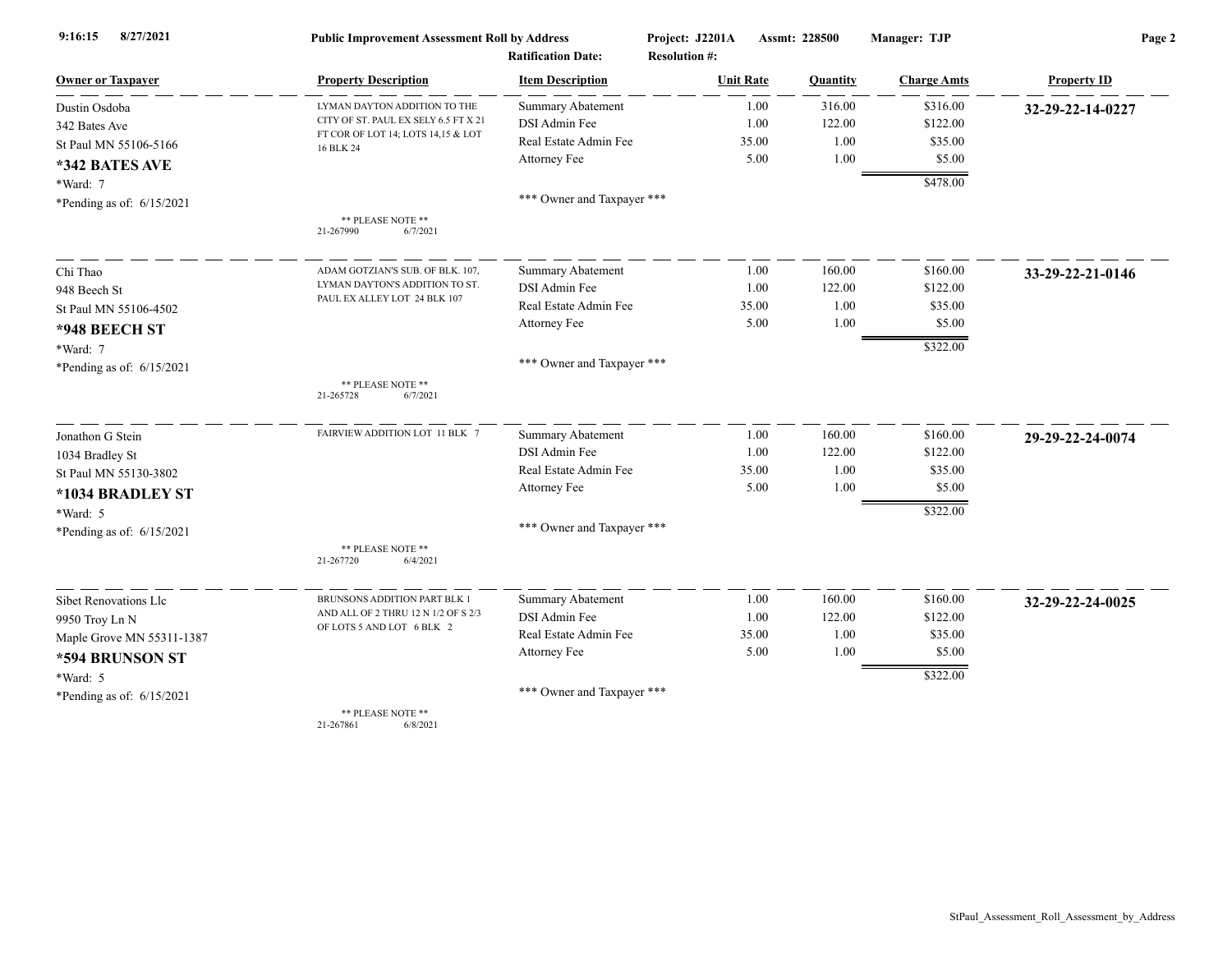| 8/27/2021<br>9:16:15        | <b>Public Improvement Assessment Roll by Address</b>           |                            | Project: J2201A      | Assmt: 228500   | Manager: TJP       | Page 3             |  |
|-----------------------------|----------------------------------------------------------------|----------------------------|----------------------|-----------------|--------------------|--------------------|--|
|                             |                                                                | <b>Ratification Date:</b>  | <b>Resolution #:</b> |                 |                    |                    |  |
| <b>Owner or Taxpayer</b>    | <b>Property Description</b>                                    | <b>Item Description</b>    | <b>Unit Rate</b>     | <b>Quantity</b> | <b>Charge Amts</b> | <b>Property ID</b> |  |
| Victoria D Cree             | SUBURBAN HILLS EX E 97 07/100 FT                               | Summary Abatement          | 1.00                 | 160.00          | \$160.00           | 33-29-22-34-0102   |  |
| 17366 Prairie Island Blvd   | LOT 22 BLK 30                                                  | DSI Admin Fee              | 1.00                 | 122.00          | \$122.00           |                    |  |
| Welch MN 55089-6329         |                                                                | Real Estate Admin Fee      | 35.00                | 1.00            | \$35.00            |                    |  |
| *1011 BURNS AVE             |                                                                | Attorney Fee               | 5.00                 | 1.00            | \$5.00             |                    |  |
| *Ward: 7                    |                                                                |                            |                      |                 | \$322.00           |                    |  |
| *Pending as of: $6/15/2021$ |                                                                | *** Owner and Taxpayer *** |                      |                 |                    |                    |  |
|                             | ** PLEASE NOTE **<br>21-269383<br>6/10/2021                    |                            |                      |                 |                    |                    |  |
| Dinh Thong                  | TERRY'S ADDITION TO THE CITY OF                                | <b>Summary Abatement</b>   | 1.00                 | 160.00          | \$160.00           | 28-29-22-34-0044   |  |
| 5171 Hilltop Ave N          | ST. PAUL, COUNTY OF RAMSEY,                                    | DSI Admin Fee              | 1.00                 | 122.00          | \$122.00           |                    |  |
| Lake Elmo MN 55042-9590     | STATE OF MINN. W 1/2 OF LOT 11 AND<br>ALL OF LOT 12 BLK 12     | Real Estate Admin Fee      | 35.00                | 1.00            | \$35.00            |                    |  |
| *1000 BUSH AVE              |                                                                | Attorney Fee               | 5.00                 | 1.00            | \$5.00             |                    |  |
| *Ward: 7                    |                                                                |                            |                      |                 | \$322.00           |                    |  |
| *Pending as of: $6/15/2021$ |                                                                | *** Owner and Taxpayer *** |                      |                 |                    |                    |  |
|                             | ** PLEASE NOTE **<br>21-269108<br>6/9/2021                     |                            |                      |                 |                    |                    |  |
| E & T Property Llc          | TERRY'S ADDITION TO THE CITY OF                                | Summary Abatement          | 1.00                 | 400.00          | \$400.00           | 28-29-22-43-0147   |  |
| 1077 Bush Ave               | ST. PAUL, COUNTY OF RAMSEY,<br>STATE OF MINN. W 5 FT OF LOT 17 | DSI Admin Fee              | 1.00                 | 122.00          | \$122.00           |                    |  |
| St Paul MN 55106-3488       | AND ALL OF LOT 16 BLK 8                                        | Real Estate Admin Fee      | 35.00                | 1.00            | \$35.00            |                    |  |
| *1077 BUSH AVE              |                                                                | Attorney Fee               | 5.00                 | 1.00            | \$5.00             |                    |  |
| *Ward: 6                    |                                                                |                            |                      |                 | \$562.00           |                    |  |
| *Pending as of: $6/15/2021$ |                                                                | *** Owner and Taxpayer *** |                      |                 |                    |                    |  |
|                             | ** PLEASE NOTE **<br>21-264403<br>6/1/2021                     |                            |                      |                 |                    |                    |  |
| Gordon J Anderson           | EDMUND RICE'S THIRD ADDITION TO                                | Summary Abatement          | 1.00                 | 160.00          | \$160.00           | 30-29-22-42-0003   |  |
| 134 Case Ave                | THE CITY OF ST. PAUL LOT 4 BLK 2                               | DSI Admin Fee              | 1.00                 | 122.00          | \$122.00           |                    |  |
| St Paul MN 55117-5049       |                                                                | Real Estate Admin Fee      | 35.00                | 1.00            | \$35.00            |                    |  |
| *134 CASE AVE               |                                                                | Attorney Fee               | 5.00                 | 1.00            | \$5.00             |                    |  |
| *Ward: 5                    |                                                                |                            |                      |                 | \$322.00           |                    |  |
| *Pending as of: $6/15/2021$ |                                                                | *** Owner and Taxpayer *** |                      |                 |                    |                    |  |
|                             | ** PLEASE NOTE **<br>26007                                     |                            |                      |                 |                    |                    |  |

21-268087 6/4/2021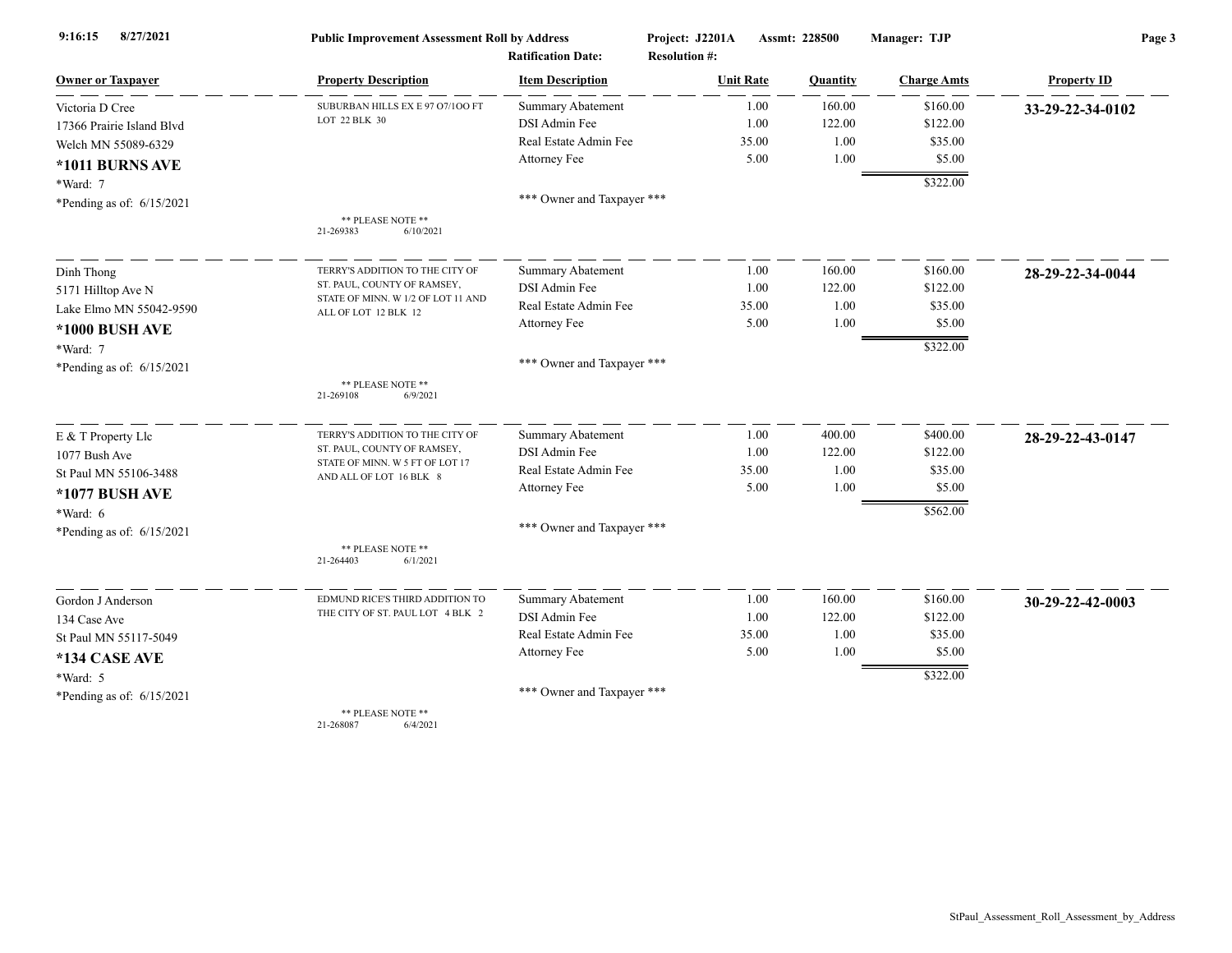| 8/27/2021<br>9:16:15        | <b>Public Improvement Assessment Roll by Address</b> |                            | Project: J2201A      | Assmt: 228500 |          | Manager: TJP       | Page 4             |  |
|-----------------------------|------------------------------------------------------|----------------------------|----------------------|---------------|----------|--------------------|--------------------|--|
|                             |                                                      | <b>Ratification Date:</b>  | <b>Resolution #:</b> |               |          |                    |                    |  |
| <b>Owner or Taxpayer</b>    | <b>Property Description</b>                          | <b>Item Description</b>    | <b>Unit Rate</b>     |               | Quantity | <b>Charge Amts</b> | <b>Property ID</b> |  |
| John Bohmer                 | ROBERTSON & VAN ETTEN ADDITION                       | <b>Summary Abatement</b>   |                      | 1.00          | 160.00   | \$160.00           | 36-29-23-13-0110   |  |
| Amber Bohmer                | TO ST. PAUL EX ALLEY LOT 9 BLK<br>21                 | DSI Admin Fee              |                      | 1.00          | 122.00   | \$122.00           |                    |  |
| Po Box 205                  |                                                      | Real Estate Admin Fee      |                      | 35.00         | 1.00     | \$35.00            |                    |  |
| Brooten MN 56316-0205       |                                                      | Attorney Fee               |                      | 5.00          | 1.00     | \$5.00             |                    |  |
| *268 CHARLES AVE            |                                                      |                            |                      |               |          | \$322.00           |                    |  |
| *Ward: 1                    |                                                      | *** Owner and Taxpayer *** |                      |               |          |                    |                    |  |
| *Pending as of: $6/15/2021$ |                                                      |                            |                      |               |          |                    |                    |  |
|                             | ** PLEASE NOTE **<br>21-266362<br>6/1/2021           |                            |                      |               |          |                    |                    |  |
| State Of Mn Trust Exempt    | HUMPHREY'S ADDITION TO SAINT                         | <b>Summary Abatement</b>   |                      | 1.00          | 240.00   | \$240.00           | 36-29-23-12-0166   |  |
| Ramsey Co Tax Forf Land     | PAUL SUBJ TO ST; LOTS 3,4 & 5 BLK 6                  | DSI Admin Fee              |                      | 1.00          | 122.00   | \$122.00           |                    |  |
| Po Box 64097                |                                                      | Real Estate Admin Fee      |                      | 35.00         | 1.00     | \$35.00            |                    |  |
| St Paul MN 55164-0097       |                                                      | Attorney Fee               |                      | 5.00          | 1.00     | \$5.00             |                    |  |
| *302 COMO AVE               |                                                      |                            |                      |               |          | \$402.00           |                    |  |
| *Ward: 1                    |                                                      | *** Owner and Taxpayer *** |                      |               |          |                    |                    |  |
| *Pending as of: 6/15/2021   |                                                      |                            |                      |               |          |                    |                    |  |
|                             | ** PLEASE NOTE **                                    |                            |                      |               |          |                    |                    |  |
|                             | 21-265482<br>6/2/2021                                |                            |                      |               |          |                    |                    |  |
| Phh Mortgage Corp           | BREWSTER'S ADDITION TO ST. PAUL                      | Summary Abatement          |                      | 1.00          | 160.00   | \$160.00           | 31-29-22-23-0012   |  |
| 1 Mortgage Way              | W 1/3 OF LOTS 1 AND LOT 2 BLK 13                     | DSI Admin Fee              |                      | 1.00          | 122.00   | \$122.00           |                    |  |
| Mount Laurel NJ 08054-4637  |                                                      | Real Estate Admin Fee      |                      | 35.00         | 1.00     | \$35.00            |                    |  |
| *61 COMO AVE                |                                                      | Attorney Fee               |                      | 5.00          | 1.00     | \$5.00             |                    |  |
| *Ward: 1                    |                                                      |                            |                      |               |          | \$322.00           |                    |  |
| *Pending as of: $6/15/2021$ |                                                      | *** Owner and Taxpayer *** |                      |               |          |                    |                    |  |
|                             | ** PLEASE NOTE **<br>21-267863<br>6/4/2021           |                            |                      |               |          |                    |                    |  |
| Nehemiah Jett               | ARLINGTON HILLS ADDITION TO ST.                      | Summary Abatement          |                      | 1.00          | 344.00   | \$344.00           | 29-29-22-14-0025   |  |
| 741 Cook Ave E              | PAUL 40/45 THRU 49 W 1O FT OF LOT                    | DSI Admin Fee              |                      | 1.00          | 122.00   | \$122.00           |                    |  |
| St Paul MN 55106-3106       | 12 AND ALL OF LOT 11 BLK 2                           | Real Estate Admin Fee      |                      | 35.00         | 1.00     | \$35.00            |                    |  |
| *741 COOK AVE E             |                                                      | Attorney Fee               |                      | 5.00          | 1.00     | \$5.00             |                    |  |
| *Ward: 6                    |                                                      |                            |                      |               |          | \$506.00           |                    |  |
| *Pending as of: $6/15/2021$ |                                                      | *** Owner and Taxpayer *** |                      |               |          |                    |                    |  |
|                             | ** PLEASE NOTE **                                    |                            |                      |               |          |                    |                    |  |

21-269393 6/10/2021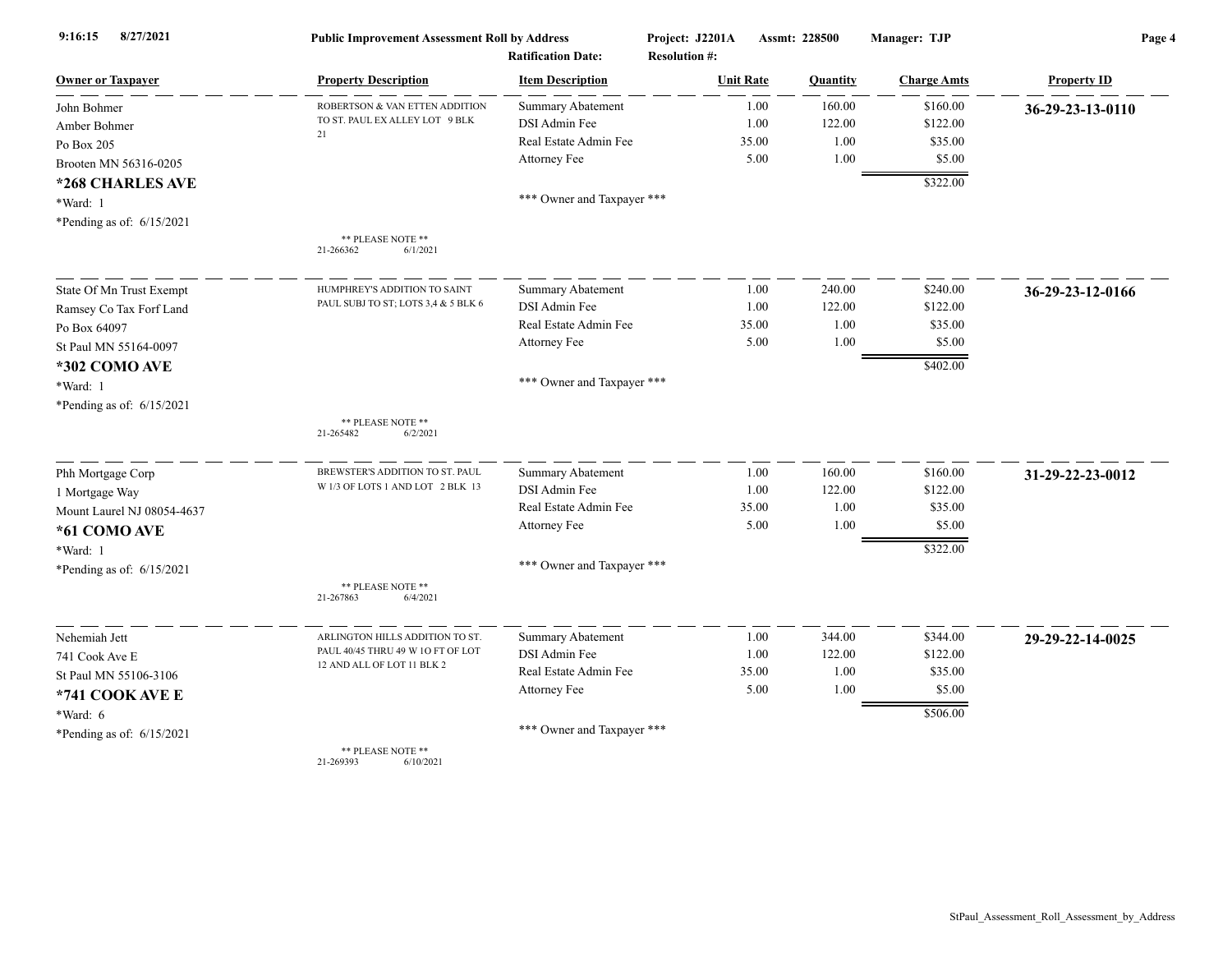| 8/27/2021<br>9:16:15             | <b>Public Improvement Assessment Roll by Address</b>               |                                                      | Project: J2201A                          | <b>Assmt: 228500</b> | Manager: TJP         | Page 5             |  |
|----------------------------------|--------------------------------------------------------------------|------------------------------------------------------|------------------------------------------|----------------------|----------------------|--------------------|--|
| <b>Owner or Taxpayer</b>         | <b>Property Description</b>                                        | <b>Ratification Date:</b><br><b>Item Description</b> | <b>Resolution #:</b><br><b>Unit Rate</b> | Quantity             | <b>Charge Amts</b>   | <b>Property ID</b> |  |
|                                  |                                                                    |                                                      |                                          |                      |                      |                    |  |
| Allan Petersen                   | ARLINGTON HILLS ADDITION TO ST.<br>PAUL 40/45 THRU 49 LOT 20 BLK 2 | Summary Abatement<br>DSI Admin Fee                   | 1.00<br>1.00                             | 160.00<br>122.00     | \$160.00<br>\$122.00 | 29-29-22-14-0033   |  |
| 2515 White Bear Ave N Ste A8-121 |                                                                    | Real Estate Admin Fee                                | 35.00                                    | 1.00                 | \$35.00              |                    |  |
| Maplewood MN 55109-5155          |                                                                    | Attorney Fee                                         | 5.00                                     | 1.00                 | \$5.00               |                    |  |
| *775 COOK AVE E                  |                                                                    |                                                      |                                          |                      |                      |                    |  |
| $*Ward: 6$                       |                                                                    |                                                      |                                          |                      | \$322.00             |                    |  |
| *Pending as of: $6/15/2021$      |                                                                    | *** Owner and Taxpayer ***                           |                                          |                      |                      |                    |  |
|                                  | ** PLEASE NOTE **<br>6/1/2021<br>21-266304                         |                                                      |                                          |                      |                      |                    |  |
| Dg Holdings Llc                  | AUERBACH & HAND'S ADDITION TO                                      | <b>Summary Abatement</b>                             | 1.00                                     | 160.00               | \$160.00             | 25-29-23-13-0028   |  |
| 12527 Central Ave Ne Ste 103     | THE CITY OF ST. PAUL EX ALLEY LOT                                  | DSI Admin Fee                                        | 1.00                                     | 122.00               | \$122.00             |                    |  |
| Minneapolis MN 55434-4861        | 10 BLK 19                                                          | Real Estate Admin Fee                                | 35.00                                    | 1.00                 | \$35.00              |                    |  |
| *375 COOK AVE W                  |                                                                    | Attorney Fee                                         | 5.00                                     | 1.00                 | \$5.00               |                    |  |
| *Ward: 5                         |                                                                    |                                                      |                                          |                      | \$322.00             |                    |  |
| *Pending as of: $6/15/2021$      |                                                                    | *** Owner and Taxpayer ***                           |                                          |                      |                      |                    |  |
|                                  | ** PLEASE NOTE **<br>21-270484<br>6/11/2021                        |                                                      |                                          |                      |                      |                    |  |
| Plaza Holdings Llc               | RICE STREET VILLAS SUBD ETC. LOTS                                  | <b>Summary Abatement</b>                             | 1.00                                     | 160.00               | \$160.00             | 24-29-23-41-0119   |  |
| 9617 Oak Ridge Trl               | 2 & LOT 3 BLK 5                                                    | DSI Admin Fee                                        | 1.00                                     | 122.00               | \$122.00             |                    |  |
| Minnetonka MN 55305-4642         |                                                                    | Real Estate Admin Fee                                | 35.00                                    | 1.00                 | \$35.00              |                    |  |
| *240 COTTAGE AVE W               |                                                                    | Attorney Fee                                         | 5.00                                     | 1.00                 | \$5.00               |                    |  |
| *Ward: 5                         |                                                                    |                                                      |                                          |                      | \$322.00             |                    |  |
| *Pending as of: $6/15/2021$      |                                                                    | *** Owner and Taxpayer ***                           |                                          |                      |                      |                    |  |
|                                  | ** PLEASE NOTE **<br>6/1/2021<br>21-266268                         |                                                      |                                          |                      |                      |                    |  |
| Michael F Murray                 | JEROME'S ADDITION LOT 9 BLK 3                                      | Summary Abatement                                    | 1.00                                     | 160.00               | \$160.00             | 23-29-22-21-0043   |  |
| 1628 Darlene St                  |                                                                    | DSI Admin Fee                                        | 1.00                                     | 122.00               | \$122.00             |                    |  |
| St Paul MN 55119-3006            |                                                                    | Real Estate Admin Fee                                | 35.00                                    | 1.00                 | \$35.00              |                    |  |
| *1628 DARLENE ST                 |                                                                    | Attorney Fee                                         | 5.00                                     | 1.00                 | \$5.00               |                    |  |
| $*Ward: 6$                       |                                                                    |                                                      |                                          |                      | \$322.00             |                    |  |
| *Pending as of: $6/15/2021$      |                                                                    | *** Owner and Taxpayer ***                           |                                          |                      |                      |                    |  |
|                                  | ** PLEASE NOTE **                                                  |                                                      |                                          |                      |                      |                    |  |

21-270165 6/9/2021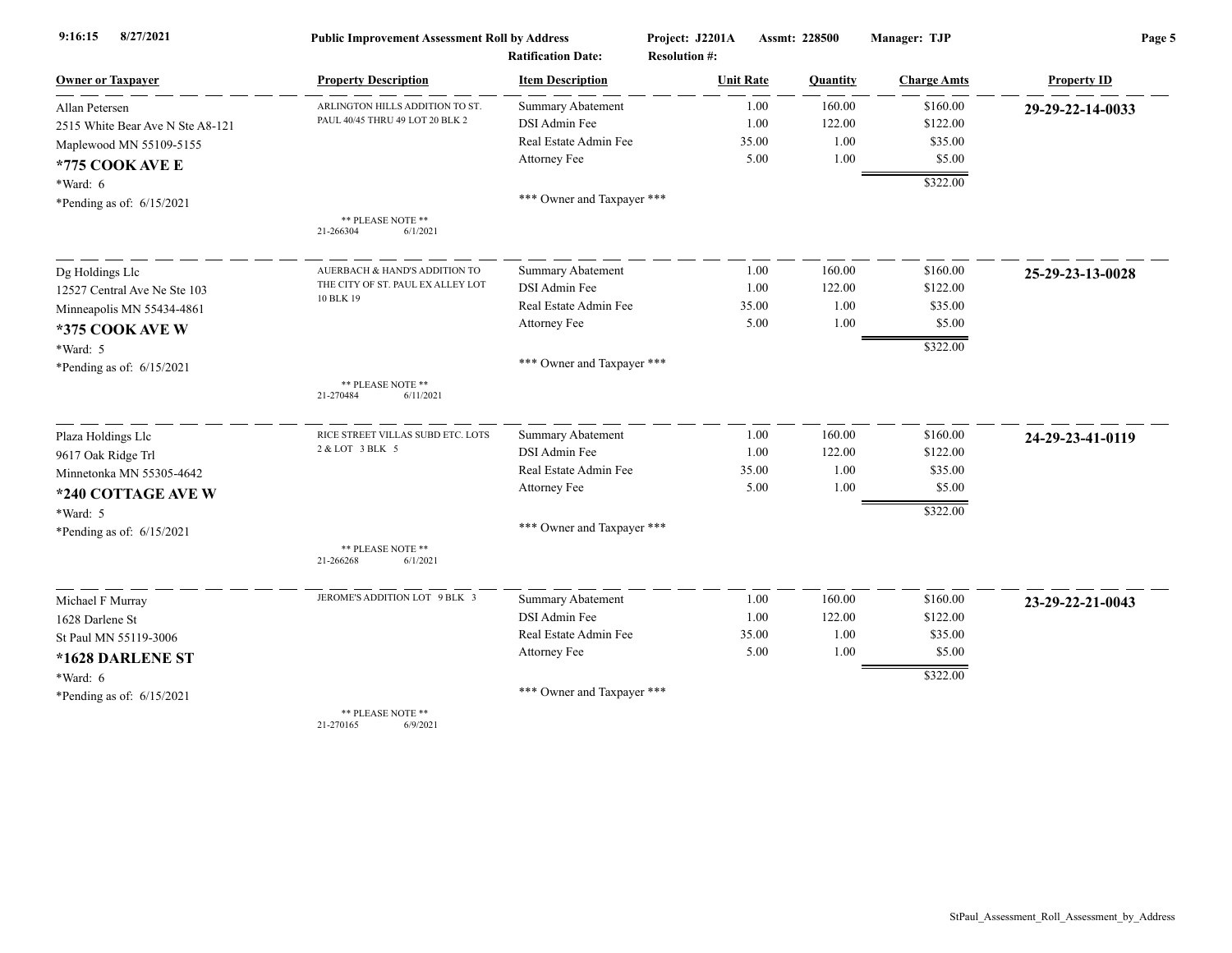| 8/27/2021<br>9:16:15        | <b>Public Improvement Assessment Roll by Address</b> |                                                      | Project: J2201A                          | Assmt: 228500 | Manager: TJP       | Page 6             |  |
|-----------------------------|------------------------------------------------------|------------------------------------------------------|------------------------------------------|---------------|--------------------|--------------------|--|
| <b>Owner or Taxpayer</b>    | <b>Property Description</b>                          | <b>Ratification Date:</b><br><b>Item Description</b> | <b>Resolution #:</b><br><b>Unit Rate</b> | Quantity      | <b>Charge Amts</b> | <b>Property ID</b> |  |
| Michael F Bausch            | LEXINGTON PARK PLAT 7 EX                             | <b>Summary Abatement</b>                             | 1.00                                     | 344.00        | \$344.00           | 10-28-23-14-0160   |  |
| 1270 Edgcumbe Rd            | EDGCUMBE RD LOT 17 BLK 4                             | DSI Admin Fee                                        | 1.00                                     | 122.00        | \$122.00           |                    |  |
| St Paul MN 55105-2913       |                                                      | Real Estate Admin Fee                                | 35.00                                    | 1.00          | \$35.00            |                    |  |
| *1270 EDGCUMBE RD           |                                                      | Attorney Fee                                         | 5.00                                     | 1.00          | \$5.00             |                    |  |
| $*Ward: 3$                  |                                                      |                                                      |                                          |               | \$506.00           |                    |  |
| *Pending as of: 6/15/2021   |                                                      | *** Owner and Taxpayer ***                           |                                          |               |                    |                    |  |
|                             | ** PLEASE NOTE **<br>21-270439<br>6/10/2021          |                                                      |                                          |               |                    |                    |  |
| Teshite Wako                | BACON & COLEMANS SUBDIV. OF                          | Summary Abatement                                    | 1.00                                     | 160.00        | \$160.00           | 36-29-23-12-0067   |  |
| 5712 102nd Ave N            | BLOCK 22 LAFONDS ADDITION TO                         | DSI Admin Fee                                        | 1.00                                     | 122.00        | \$122.00           |                    |  |
| Brooklyn Park MN 55443-2073 | ST. PAUL EX S 70 FT LOTS 1 AND LOT<br>$\overline{2}$ | Real Estate Admin Fee                                | 35.00                                    | 1.00          | \$35.00            |                    |  |
| *665 ELFELT ST              |                                                      | Attorney Fee                                         | 5.00                                     | 1.00          | \$5.00             |                    |  |
| *Ward: 1                    |                                                      |                                                      |                                          |               | \$322.00           |                    |  |
| *Pending as of: 6/15/2021   |                                                      | *** Owner and Taxpayer ***                           |                                          |               |                    |                    |  |
|                             | ** PLEASE NOTE **<br>6/11/2021<br>21-270132          |                                                      |                                          |               |                    |                    |  |
| Yangtze Home Llc            | L. D. HODGES SUBDIVISION OF BLK.                     | <b>Summary Abatement</b>                             | 1.00                                     | 160.00        | \$160.00           | 33-29-22-24-0157   |  |
| 810 Niagara Ln N            | 93 OF LYMAN DAYTON'S ADDITION                        | DSI Admin Fee                                        | 1.00                                     | 122.00        | \$122.00           |                    |  |
| Plymouth MN 55447-4366      | TO ST. PAUL LOT 17 BLK 93                            | Real Estate Admin Fee                                | 35.00                                    | 1.00          | \$35.00            |                    |  |
| *967 FREMONT AVE            |                                                      | Attorney Fee                                         | 5.00                                     | 1.00          | \$5.00             |                    |  |
| *Ward: 7                    |                                                      |                                                      |                                          |               | \$322.00           |                    |  |
| *Pending as of: $6/15/2021$ |                                                      | *** Owner and Taxpayer ***                           |                                          |               |                    |                    |  |
|                             | ** PLEASE NOTE **<br>21-269661<br>6/10/2021          |                                                      |                                          |               |                    |                    |  |
| Leroy R Tschida Rev Trust   | COMO PARK ADDITION W 10 FT OF                        | <b>Summary Abatement</b>                             | 1.00                                     | 160.00        | \$160.00           | 26-29-23-32-0014   |  |
| C/O Patrick J Tschida       | LOT 19 & ALL OF LOTS 20 & LOT 21                     | DSI Admin Fee                                        | 1.00                                     | 122.00        | \$122.00           |                    |  |
| 2132 Alango Rd              | BLK 1                                                | Real Estate Admin Fee                                | 35.00                                    | 1.00          | \$35.00            |                    |  |
| Cook MN 55723-8101          |                                                      | <b>Attorney Fee</b>                                  | 5.00                                     | 1.00          | \$5.00             |                    |  |
| *1030 FRONT AVE             |                                                      |                                                      |                                          |               | \$322.00           |                    |  |
| *Ward: 1                    |                                                      | *** Owner and Taxpayer ***                           |                                          |               |                    |                    |  |
| *Pending as of: $6/15/2021$ |                                                      |                                                      |                                          |               |                    |                    |  |
|                             | ** PLEASE NOTE **                                    |                                                      |                                          |               |                    |                    |  |

21-268396 6/4/2021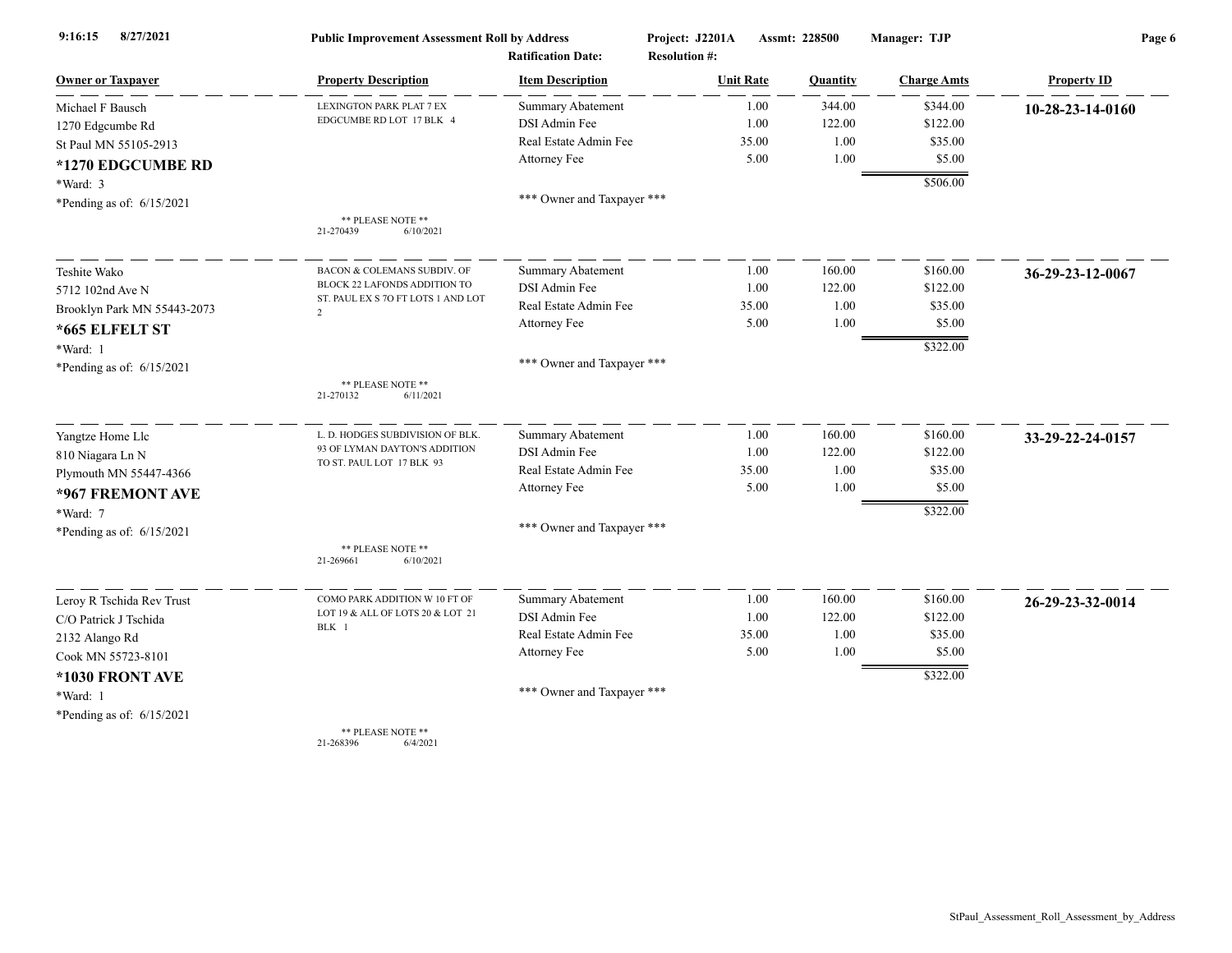| 8/27/2021<br>9:16:15         | <b>Public Improvement Assessment Roll by Address</b> |                                                      | Project: J2201A                          | Assmt: 228500 | Manager: TJP       | Page 7             |  |
|------------------------------|------------------------------------------------------|------------------------------------------------------|------------------------------------------|---------------|--------------------|--------------------|--|
| <b>Owner or Taxpayer</b>     | <b>Property Description</b>                          | <b>Ratification Date:</b><br><b>Item Description</b> | <b>Resolution #:</b><br><b>Unit Rate</b> |               |                    | <b>Property ID</b> |  |
|                              |                                                      |                                                      |                                          | Quantity      | <b>Charge Amts</b> |                    |  |
| State Of Mn Trust Exempt     | BUTTERFIELD SYNDICATE ADDITION<br>NO. 1 LOT 6 BLK 7  | <b>Summary Abatement</b>                             | 1.00                                     | 160.00        | \$160.00           | 35-29-23-42-0138   |  |
| Ramsey Co Tax Forf Land      |                                                      | DSI Admin Fee                                        | 1.00                                     | 122.00        | \$122.00           |                    |  |
| Po Box 64097                 |                                                      | Real Estate Admin Fee                                | 35.00                                    | 1.00          | \$35.00            |                    |  |
| St Paul MN 55164-0097        |                                                      | Attorney Fee                                         | 5.00                                     | 1.00          | \$5.00             |                    |  |
| *802 FULLER AVE              |                                                      |                                                      |                                          |               | \$322.00           |                    |  |
| *Ward: 1                     |                                                      | *** Owner and Taxpayer ***                           |                                          |               |                    |                    |  |
| *Pending as of: 6/15/2021    |                                                      |                                                      |                                          |               |                    |                    |  |
|                              | ** PLEASE NOTE **<br>21-267617<br>6/3/2021           |                                                      |                                          |               |                    |                    |  |
| Five Star Enterprises Llc    | DORE'S ADDITION TO ST. PAUL LOT                      | <b>Summary Abatement</b>                             | 1.00                                     | 160.00        | \$160.00           | 30-29-22-23-0114   |  |
| 17076 89th Place N           | 8 BLK 1                                              | DSI Admin Fee                                        | 1.00                                     | 122.00        | \$122.00           |                    |  |
| Maple Grove MN 55311         |                                                      | Real Estate Admin Fee                                | 35.00                                    | 1.00          | \$35.00            |                    |  |
| *121 HATCH AVE               |                                                      | Attorney Fee                                         | 5.00                                     | 1.00          | \$5.00             |                    |  |
| *Ward: 5                     |                                                      |                                                      |                                          |               | \$322.00           |                    |  |
| *Pending as of: 6/15/2021    |                                                      | *** Owner and Taxpayer ***                           |                                          |               |                    |                    |  |
|                              | ** PLEASE NOTE **<br>21-270565<br>6/11/2021          |                                                      |                                          |               |                    |                    |  |
|                              | G. G. WHITNEY'S RIVERTON PLACE                       | <b>Summary Abatement</b>                             | 1.00                                     | 160.00        | \$160.00           |                    |  |
| Our Town Properties Llc      | LOT 8 BLK 3                                          | DSI Admin Fee                                        | 1.00                                     | 122.00        | \$122.00           | 08-28-23-14-0168   |  |
| 1100 Azie Morton Rd Ste 1105 |                                                      | Real Estate Admin Fee                                | 35.00                                    | 1.00          | \$35.00            |                    |  |
| Austin TX 78704-2048         |                                                      | Attorney Fee                                         | 5.00                                     | 1.00          | \$5.00             |                    |  |
| *2150 JAMES AVE              |                                                      |                                                      |                                          |               |                    |                    |  |
| *Ward: 3                     |                                                      |                                                      |                                          |               | \$322.00           |                    |  |
| *Pending as of: 6/15/2021    |                                                      | *** Owner and Taxpayer ***                           |                                          |               |                    |                    |  |
|                              | ** PLEASE NOTE **<br>21-269217<br>6/10/2021          |                                                      |                                          |               |                    |                    |  |
| Timothy Frank Hamburge       | OAK VILLE PARK LOT 15 BLK 21                         | Summary Abatement                                    | 1.00                                     | 344.00        | \$344.00           | 29-29-22-11-0151   |  |
| 723 Jessamine Ave E          |                                                      | DSI Admin Fee                                        | 1.00                                     | 122.00        | \$122.00           |                    |  |
| St Paul MN 55106-2505        |                                                      | Real Estate Admin Fee                                | 35.00                                    | 1.00          | \$35.00            |                    |  |
| *723 JESSAMINE AVE E         |                                                      | Attorney Fee                                         | 5.00                                     | 1.00          | \$5.00             |                    |  |
| *Ward: 6                     |                                                      |                                                      |                                          |               | \$506.00           |                    |  |
| *Pending as of: 6/15/2021    |                                                      | *** Owner and Taxpayer ***                           |                                          |               |                    |                    |  |
|                              | ** PLEASE NOTE **<br>21-269066<br>6/9/2021           |                                                      |                                          |               |                    |                    |  |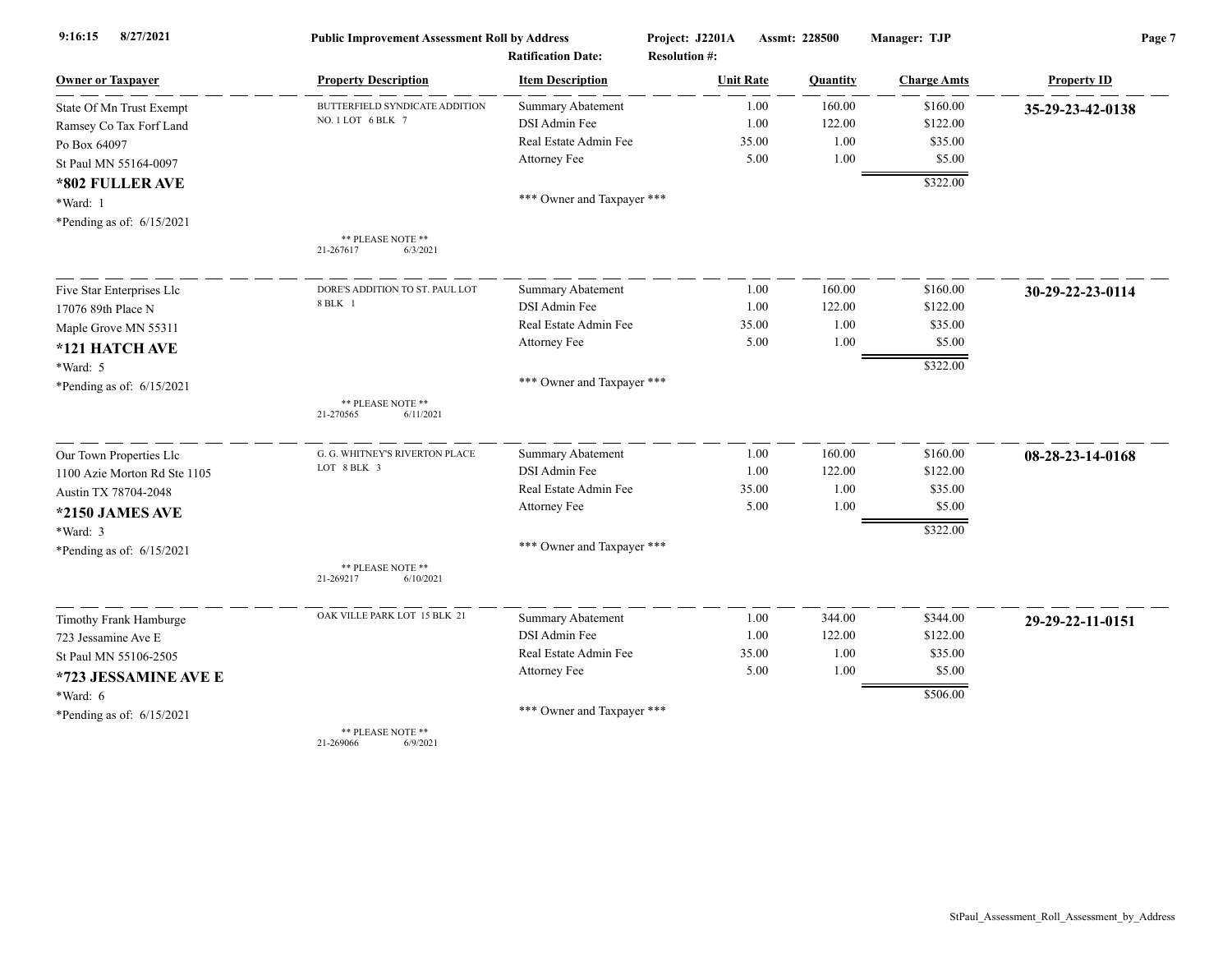| 8/27/2021<br>9:16:15        | <b>Public Improvement Assessment Roll by Address</b>                |                            | Project: J2201A      | <b>Assmt: 228500</b> | Manager: TJP       | Page 8             |  |
|-----------------------------|---------------------------------------------------------------------|----------------------------|----------------------|----------------------|--------------------|--------------------|--|
|                             |                                                                     | <b>Ratification Date:</b>  | <b>Resolution #:</b> |                      |                    |                    |  |
| <b>Owner or Taxpayer</b>    | <b>Property Description</b>                                         | <b>Item Description</b>    | <b>Unit Rate</b>     | Quantity             | <b>Charge Amts</b> | <b>Property ID</b> |  |
| Susan E Semlak              | SYNDICATE NO. 3 ADDITION LOT 18                                     | <b>Summary Abatement</b>   | 1.00                 | 346.00               | \$346.00           | 35-29-23-11-0128   |  |
| 35197 Welemem Dr Ne         | BLK 1                                                               | DSI Admin Fee              | 1.00                 | 122.00               | \$122.00           |                    |  |
| Cambridge MN 55008-8044     |                                                                     | Real Estate Admin Fee      | 35.00                | 1.00                 | \$35.00            |                    |  |
| *671 LAFOND AVE             |                                                                     | Attorney Fee               | 5.00                 | 1.00                 | \$5.00             |                    |  |
| *Ward: 1                    |                                                                     |                            |                      |                      | \$508.00           |                    |  |
| *Pending as of: $6/15/2021$ |                                                                     | *** Owner and Taxpayer *** |                      |                      |                    |                    |  |
|                             | ** PLEASE NOTE **<br>21-264050<br>6/9/2021                          |                            |                      |                      |                    |                    |  |
| Re One Llc                  | MERRIAM PARK SECOND ADD LOT                                         | <b>Summary Abatement</b>   | 1.00                 | 288.00               | \$288.00           | 04-28-23-22-0101   |  |
| 6052 Morgan Ave S           | 12 BLK 14                                                           | DSI Admin Fee              | 1.00                 | 122.00               | \$122.00           |                    |  |
| Minneapolis MN 55419-2011   |                                                                     | Real Estate Admin Fee      | 35.00                | 1.00                 | \$35.00            |                    |  |
| *1995 LAUREL AVE            |                                                                     | Attorney Fee               | 5.00                 | 1.00                 | \$5.00             |                    |  |
| *Ward: 4                    |                                                                     |                            |                      |                      | \$450.00           |                    |  |
| *Pending as of: $6/15/2021$ |                                                                     | *** Owner and Taxpayer *** |                      |                      |                    |                    |  |
|                             | ** PLEASE NOTE **<br>21-267822<br>6/8/2021                          |                            |                      |                      |                    |                    |  |
| Carter Hilgers              | ARLINGTON HILLS ADDITION TO ST.                                     | <b>Summary Abatement</b>   | 1.00                 | 344.00               | \$344.00           | 29-29-22-13-0081   |  |
| 603 Lawson Ave E            | PAUL 40/45 THRU 49 LOT 22 BLK 6                                     | <b>DSI</b> Admin Fee       | 1.00                 | 122.00               | \$122.00           |                    |  |
| St Paul MN 55130-3943       |                                                                     | Real Estate Admin Fee      | 35.00                | 1.00                 | \$35.00            |                    |  |
| *603 LAWSON AVE E           |                                                                     | Attorney Fee               | 5.00                 | 1.00                 | \$5.00             |                    |  |
| *Ward: 6                    |                                                                     |                            |                      |                      | \$506.00           |                    |  |
| *Pending as of: 6/15/2021   |                                                                     | *** Owner and Taxpayer *** |                      |                      |                    |                    |  |
|                             | ** PLEASE NOTE **<br>21-267938<br>6/10/2021                         |                            |                      |                      |                    |                    |  |
| Apd Group Inc               | E. M. MACKUBIN'S 2ND ADDITION                                       | Summary Abatement          | 1.00                 | 552.00               | \$552.00           | 28-29-22-23-0225   |  |
| 2640 146th Ln Ne            | LOT 1 BLK 1                                                         | DSI Admin Fee              | 1.00                 | 122.00               | \$122.00           |                    |  |
| Ham Lake MN 55304-6420      |                                                                     | Real Estate Admin Fee      | 35.00                | 1.00                 | \$35.00            |                    |  |
| *876 LAWSON AVE E           |                                                                     | Attorney Fee               | 5.00                 | 1.00                 | \$5.00             |                    |  |
| *Ward: 6                    |                                                                     |                            |                      |                      | \$714.00           |                    |  |
| *Pending as of: $6/15/2021$ |                                                                     | *** Owner and Taxpayer *** |                      |                      |                    |                    |  |
|                             | ** PLEASE NOTE **<br>21-267858<br>6/4/2021<br>21-267859<br>6/4/2021 |                            |                      |                      |                    | ***ESCROW***       |  |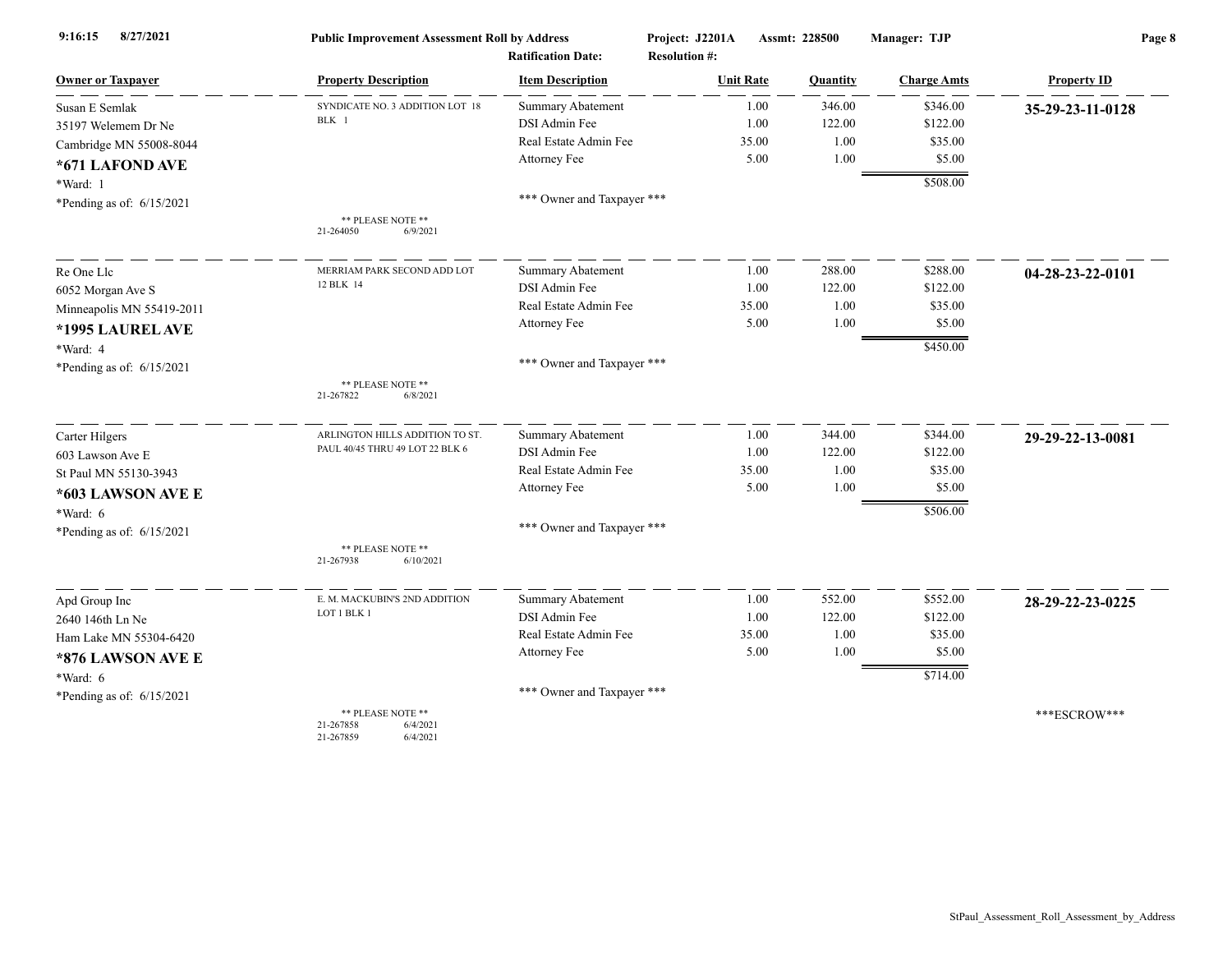| 8/27/2021<br>9:16:15            | <b>Public Improvement Assessment Roll by Address</b> |                            | Project: J2201A      | Assmt: 228500 |          | Manager: TJP       | Page 9             |  |
|---------------------------------|------------------------------------------------------|----------------------------|----------------------|---------------|----------|--------------------|--------------------|--|
|                                 |                                                      | <b>Ratification Date:</b>  | <b>Resolution #:</b> |               |          |                    |                    |  |
| <b>Owner or Taxpayer</b>        | <b>Property Description</b>                          | <b>Item Description</b>    | <b>Unit Rate</b>     |               | Quantity | <b>Charge Amts</b> | <b>Property ID</b> |  |
| Nicholas Fasano                 | OAK VILLE PARK LOT 11 BLK 22                         | <b>Summary Abatement</b>   |                      | 1.00          | 160.00   | \$160.00           | 29-29-22-11-0164   |  |
| 705 Magnolia Ave E              |                                                      | DSI Admin Fee              |                      | 1.00          | 122.00   | \$122.00           |                    |  |
| St Paul MN 55106-3126           |                                                      | Real Estate Admin Fee      |                      | 35.00         | 1.00     | \$35.00            |                    |  |
| *705 MAGNOLIA AVE E             |                                                      | Attorney Fee               |                      | 5.00          | 1.00     | \$5.00             |                    |  |
| *Ward: 6                        |                                                      |                            |                      |               |          | \$322.00           |                    |  |
| *Pending as of: $6/15/2021$     |                                                      | *** Owner and Taxpayer *** |                      |               |          |                    |                    |  |
|                                 | ** PLEASE NOTE **                                    |                            |                      |               |          |                    |                    |  |
|                                 | 6/4/2021<br>21-267718                                |                            |                      |               |          |                    |                    |  |
| Ctw Group Incorporated          | ROBERT L. WARE'S EASTERN                             | <b>Summary Abatement</b>   |                      | 1.00          | 160.00   | \$160.00           | 35-29-22-11-0053   |  |
| 4820 Minnetonka Blvd Floor 3    | HEIGHTS ACRE LOTS S 131 FT OF W                      | DSI Admin Fee              |                      | 1.00          | 122.00   | \$122.00           |                    |  |
| St Louis Park MN 55416          | 5O FT OF LOT 13 BLK 1                                | Real Estate Admin Fee      |                      | 35.00         | 1.00     | \$35.00            |                    |  |
| *2173 MARGARET ST               |                                                      | Attorney Fee               |                      | 5.00          | 1.00     | \$5.00             |                    |  |
| *Ward: 7                        |                                                      |                            |                      |               |          | \$322.00           |                    |  |
| *Pending as of: $6/15/2021$     |                                                      | *** Owner and Taxpayer *** |                      |               |          |                    |                    |  |
|                                 | ** PLEASE NOTE **<br>21-264420<br>6/1/2021           |                            |                      |               |          |                    |                    |  |
|                                 |                                                      |                            |                      |               |          |                    |                    |  |
| Ann M Kemper                    | LANE'S NORTH DALE PARK LOT 7                         | <b>Summary Abatement</b>   |                      | 1.00          | 160.00   | \$160.00           | 23-29-23-11-0107   |  |
| 640 Sw Golden Hills Dr Apt C102 | BLK 5                                                | DSI Admin Fee              |                      | 1.00          | 122.00   | \$122.00           |                    |  |
| Pullman WA 99163-6704           |                                                      | Real Estate Admin Fee      |                      | 35.00         | 1.00     | \$35.00            |                    |  |
| *1623 MAYWOOD ST                |                                                      | Attorney Fee               |                      | 5.00          | 1.00     | \$5.00             |                    |  |
| *Ward: 5                        |                                                      |                            |                      |               |          | \$322.00           |                    |  |
| *Pending as of: $6/15/2021$     |                                                      | *** Owner and Taxpayer *** |                      |               |          |                    |                    |  |
|                                 | ** PLEASE NOTE **<br>21-265887<br>6/1/2021           |                            |                      |               |          |                    |                    |  |
| Rv Holdings Five Llc            | AURORA ADDITION TO ST. PAUL,                         | Summary Abatement          |                      | 1.00          | 160.00   | \$160.00           | 26-29-22-33-0089   |  |
| Po Box 488                      | MINN. LOTS 19 AND LOT 20 BLK 8                       | DSI Admin Fee              |                      | 1.00          | 122.00   | \$122.00           |                    |  |
| Columbia SC 29202-0488          |                                                      | Real Estate Admin Fee      |                      | 35.00         | 1.00     | \$35.00            |                    |  |
| *1853 MINNEHAHA AVE E           |                                                      | Attorney Fee               |                      | 5.00          | 1.00     | \$5.00             |                    |  |
| *Ward: 7                        |                                                      |                            |                      |               |          | \$322.00           |                    |  |
| *Pending as of: $6/15/2021$     |                                                      | *** Owner and Taxpayer *** |                      |               |          |                    |                    |  |
|                                 | ** PLEASE NOTE **                                    |                            |                      |               |          |                    |                    |  |

21-265729 6/1/2021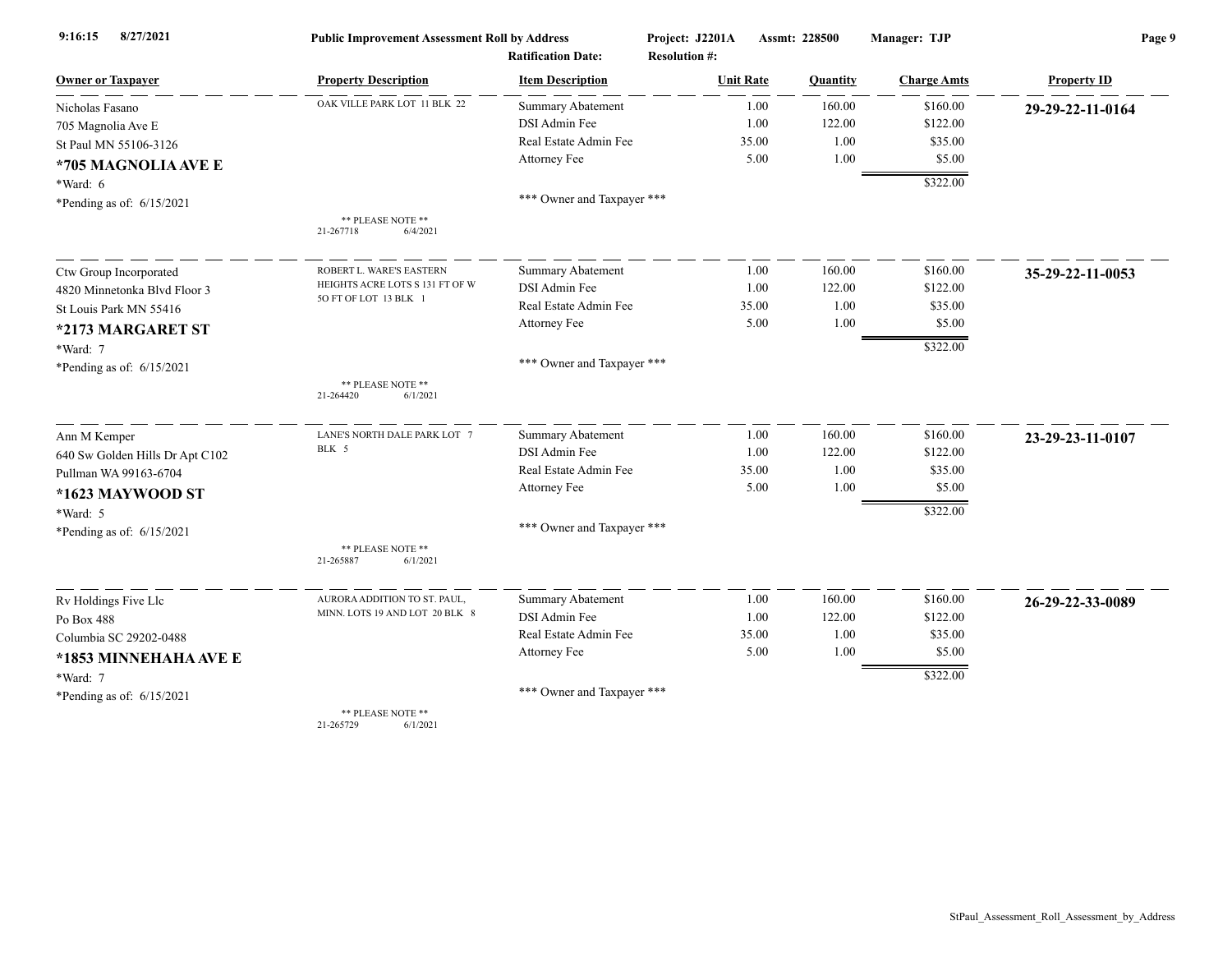| 8/27/2021<br>9:16:15        | <b>Public Improvement Assessment Roll by Address</b> |                                                      | Project: J2201A                          | Assmt: 228500 | Manager: TJP       | Page 10            |  |
|-----------------------------|------------------------------------------------------|------------------------------------------------------|------------------------------------------|---------------|--------------------|--------------------|--|
| <b>Owner or Taxpayer</b>    | <b>Property Description</b>                          | <b>Ratification Date:</b><br><b>Item Description</b> | <b>Resolution #:</b><br><b>Unit Rate</b> | Quantity      | <b>Charge Amts</b> | <b>Property ID</b> |  |
| Ccf2 Mn Llc                 | PHILLIPS ADDITION LOTS 6 & LOT 7                     | <b>Summary Abatement</b>                             | 1.00                                     | 458.00        | \$458.00           | 32-29-22-21-0003   |  |
| 7801 E Bush Lake Rd Ste 430 | BLK 2                                                | DSI Admin Fee                                        | 1.00                                     | 122.00        | \$122.00           |                    |  |
| Edina MN 55439-3160         |                                                      | Real Estate Admin Fee                                | 35.00                                    | 1.00          | \$35.00            |                    |  |
| *548 MINNEHAHA AVE E        |                                                      | Attorney Fee                                         | 5.00                                     | 1.00          | \$5.00             |                    |  |
| *Ward: 5                    |                                                      |                                                      |                                          |               | \$620.00           |                    |  |
| *Pending as of: $6/15/2021$ |                                                      | *** Owner and Taxpayer ***                           |                                          |               |                    |                    |  |
|                             | ** PLEASE NOTE **<br>21-267080<br>6/1/2021           |                                                      |                                          |               |                    |                    |  |
| Hank T Cu                   | JOSEPH R. WEIDE'S 2ND ADDITION                       | <b>Summary Abatement</b>                             | 1.00                                     | 562.00        | \$562.00           | 20-29-22-43-0020   |  |
| Ruby N Nguyen               | TO THE CITY OF ST. PAUL N 23 FT OF                   | DSI Admin Fee                                        | 1.00                                     | 122.00        | \$122.00           |                    |  |
| 1119 East River Rd          | LOT 9 AND ALL OF LOT 10 BLK 4                        | Real Estate Admin Fee                                | 35.00                                    | 1.00          | \$35.00            |                    |  |
| Minneapolis MN 55414-3106   |                                                      | Attorney Fee                                         | 5.00                                     | 1.00          | \$5.00             |                    |  |
| *1315 PAYNE AVE             |                                                      |                                                      |                                          |               | \$724.00           |                    |  |
| *Ward: 6                    |                                                      | *** Owner and Taxpayer ***                           |                                          |               |                    |                    |  |
| *Pending as of: $6/15/2021$ |                                                      |                                                      |                                          |               |                    |                    |  |
|                             | ** PLEASE NOTE **<br>21-267459<br>6/7/2021           |                                                      |                                          |               |                    |                    |  |
| Flint G Mclaughlin          | LEXINGTON AVE. ADDITION TO THE                       | <b>Summary Abatement</b>                             | 1.00                                     | 160.00        | \$160.00           | 26-29-23-33-0139   |  |
| 1082 Seminary Ave           | CITY OF ST. PAUL LOT 4 BLK 1                         | DSI Admin Fee                                        | 1.00                                     | 122.00        | \$122.00           |                    |  |
| St Paul MN 55104-1528       |                                                      | Real Estate Admin Fee                                | 35.00                                    | 1.00          | \$35.00            |                    |  |
| *1082 SEMINARY AVE          |                                                      | Attorney Fee                                         | 5.00                                     | 1.00          | \$5.00             |                    |  |
| *Ward: 1                    |                                                      |                                                      |                                          |               | \$322.00           |                    |  |
| *Pending as of: $6/15/2021$ |                                                      | *** Owner and Taxpayer ***                           |                                          |               |                    |                    |  |
|                             | ** PLEASE NOTE **<br>6/1/2021<br>21-265471           |                                                      |                                          |               |                    |                    |  |
| Obsa Negassa                | UNIVERSITY SUBDIVISION OF LOTS 1,                    | <b>Summary Abatement</b>                             | 1.00                                     | 160.00        | \$160.00           | 35-29-23-23-0075   |  |
| 8083 Kimberly Ln            | 2, 3 & 8 HYDE PARK, RAMSEY CO.,                      | DSI Admin Fee                                        | 1.00                                     | 122.00        | \$122.00           |                    |  |
| Maple Grove MN 55311-1788   | MINN. LOT 10 BLK 1                                   | Real Estate Admin Fee                                | 35.00                                    | 1.00          | \$35.00            |                    |  |
| *1005 SHERBURNE AVE         |                                                      | Attorney Fee                                         | 5.00                                     | 1.00          | \$5.00             |                    |  |
| *Ward: 1                    |                                                      |                                                      |                                          |               | \$322.00           |                    |  |
| *Pending as of: $6/15/2021$ |                                                      | *** Owner and Taxpayer ***                           |                                          |               |                    |                    |  |
|                             | ** PLEASE NOTE **                                    |                                                      |                                          |               |                    |                    |  |

21-265892 6/1/2021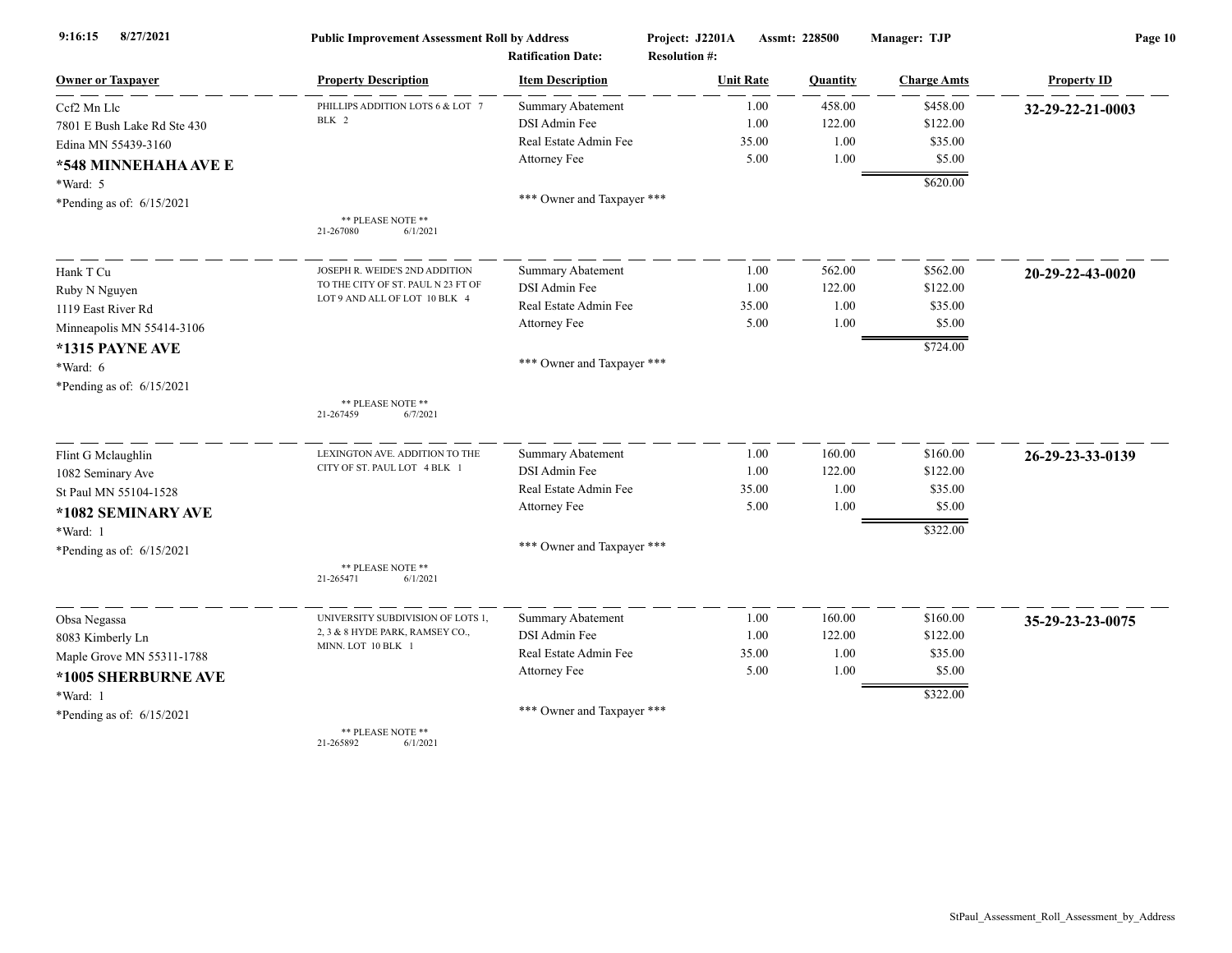| 8/27/2021<br>9:16:15          | <b>Public Improvement Assessment Roll by Address</b>    |                                                      | Project: J2201A                          | Assmt: 228500 |          | Manager: TJP       | Page 11            |  |
|-------------------------------|---------------------------------------------------------|------------------------------------------------------|------------------------------------------|---------------|----------|--------------------|--------------------|--|
| <b>Owner or Taxpayer</b>      | <b>Property Description</b>                             | <b>Ratification Date:</b><br><b>Item Description</b> | <b>Resolution #:</b><br><b>Unit Rate</b> |               | Quantity | <b>Charge Amts</b> | <b>Property ID</b> |  |
| Melissa S Jamrock             | SIMONITSCH'S SUBDIVISION OF                             | <b>Summary Abatement</b>                             |                                          | 1.00          | 316.00   | \$316.00           | 35-29-23-23-0174   |  |
| 1047 Sherburne Ave            | BLOCK 11 & 14 OF HYDE PARK LOT                          | DSI Admin Fee                                        |                                          | 1.00          | 122.00   | \$122.00           |                    |  |
| St Paul MN 55104-2610         | 29 BLK 1                                                | Real Estate Admin Fee                                |                                          | 35.00         | 1.00     | \$35.00            |                    |  |
| *1047 SHERBURNE AVE           |                                                         | Attorney Fee                                         |                                          | 5.00          | 1.00     | \$5.00             |                    |  |
| *Ward: 1                      |                                                         |                                                      |                                          |               |          | \$478.00           |                    |  |
| *Pending as of: $6/15/2021$   |                                                         | *** Owner and Taxpayer ***                           |                                          |               |          |                    |                    |  |
|                               | ** PLEASE NOTE **<br>21-267624<br>6/3/2021              |                                                      |                                          |               |          |                    |                    |  |
| Chanserey Charles Mene        | SANBORN'S MIDWAY ADDITION TO                            | <b>Summary Abatement</b>                             |                                          | 1.00          | 724.00   | \$724.00           | 34-29-23-14-0078   |  |
| 1131 Sherburne Ave            | ST. PAUL, MINN. LOT 23 BLK 5                            | DSI Admin Fee                                        |                                          | 1.00          | 122.00   | \$122.00           |                    |  |
| St Paul MN 55104-2502         |                                                         | Real Estate Admin Fee                                |                                          | 35.00         | 1.00     | \$35.00            |                    |  |
| *1131 SHERBURNE AVE           |                                                         | Attorney Fee                                         |                                          | 5.00          | 1.00     | \$5.00             |                    |  |
| *Ward: 4                      |                                                         |                                                      |                                          |               |          | \$886.00           |                    |  |
| *Pending as of: $6/15/2021$   |                                                         | *** Owner and Taxpayer ***                           |                                          |               |          |                    |                    |  |
|                               | ** PLEASE NOTE **<br>6/3/2021<br>21-263811              |                                                      |                                          |               |          |                    |                    |  |
| Foom Ray Vang                 | JOSEPH R. WEIDE'S SUBDIVISION OF                        | Summary Abatement                                    |                                          | 1.00          | 344.00   | \$344.00           | 29-29-22-42-0112   |  |
| Maipakou Yang Vang            | <b>BLOCK 27 ARLINGTON HILLS</b>                         | DSI Admin Fee                                        |                                          | 1.00          | 122.00   | \$122.00           |                    |  |
| 4130 Scheuneman Rd            | ADDITION TO ST. PAUL, MINN. LOT<br>13 BLK 27            | Real Estate Admin Fee                                |                                          | 35.00         | 1.00     | \$35.00            |                    |  |
| White Bear Lake MN 55110-4115 |                                                         | Attorney Fee                                         |                                          | 5.00          | 1.00     | \$5.00             |                    |  |
| *650 SIMS AVE                 |                                                         |                                                      |                                          |               |          | \$506.00           |                    |  |
| *Ward: 6                      |                                                         | *** Owner and Taxpayer ***                           |                                          |               |          |                    |                    |  |
| *Pending as of: 6/15/2021     |                                                         |                                                      |                                          |               |          |                    |                    |  |
|                               | ** PLEASE NOTE **<br>21-269391<br>6/9/2021              |                                                      |                                          |               |          |                    |                    |  |
| Us Bank Trust National Assoc  | THE WEST ST. PAUL REAL ESTATE                           | Summary Abatement                                    |                                          | 1.00          | 160.00   | \$160.00           | 09-28-22-33-0094   |  |
| C/O Hudson Homes Mgmt Llc     | AND IMPROVEMENT SYNDICATE                               | DSI Admin Fee                                        |                                          | 1.00          | 122.00   | \$122.00           |                    |  |
| 2711 Haskell Ave Ste 2100     | ADDITION NO. 2 S 2/3 OF LOTS 22 23<br>AND LOT 24 BLK 32 | Real Estate Admin Fee                                |                                          | 35.00         | 1.00     | \$35.00            |                    |  |
| Dallas TX 75204-2933          |                                                         | Attorney Fee                                         |                                          | 5.00          | 1.00     | \$5.00             |                    |  |
| *871 STICKNEY ST              |                                                         |                                                      |                                          |               |          | \$322.00           |                    |  |
| *Ward: 2                      |                                                         | *** Owner and Taxpayer ***                           |                                          |               |          |                    |                    |  |
| *Pending as of: $6/15/2021$   |                                                         |                                                      |                                          |               |          |                    |                    |  |
|                               | ** PLEASE NOTE **                                       |                                                      |                                          |               |          |                    |                    |  |

21-265582 6/3/2021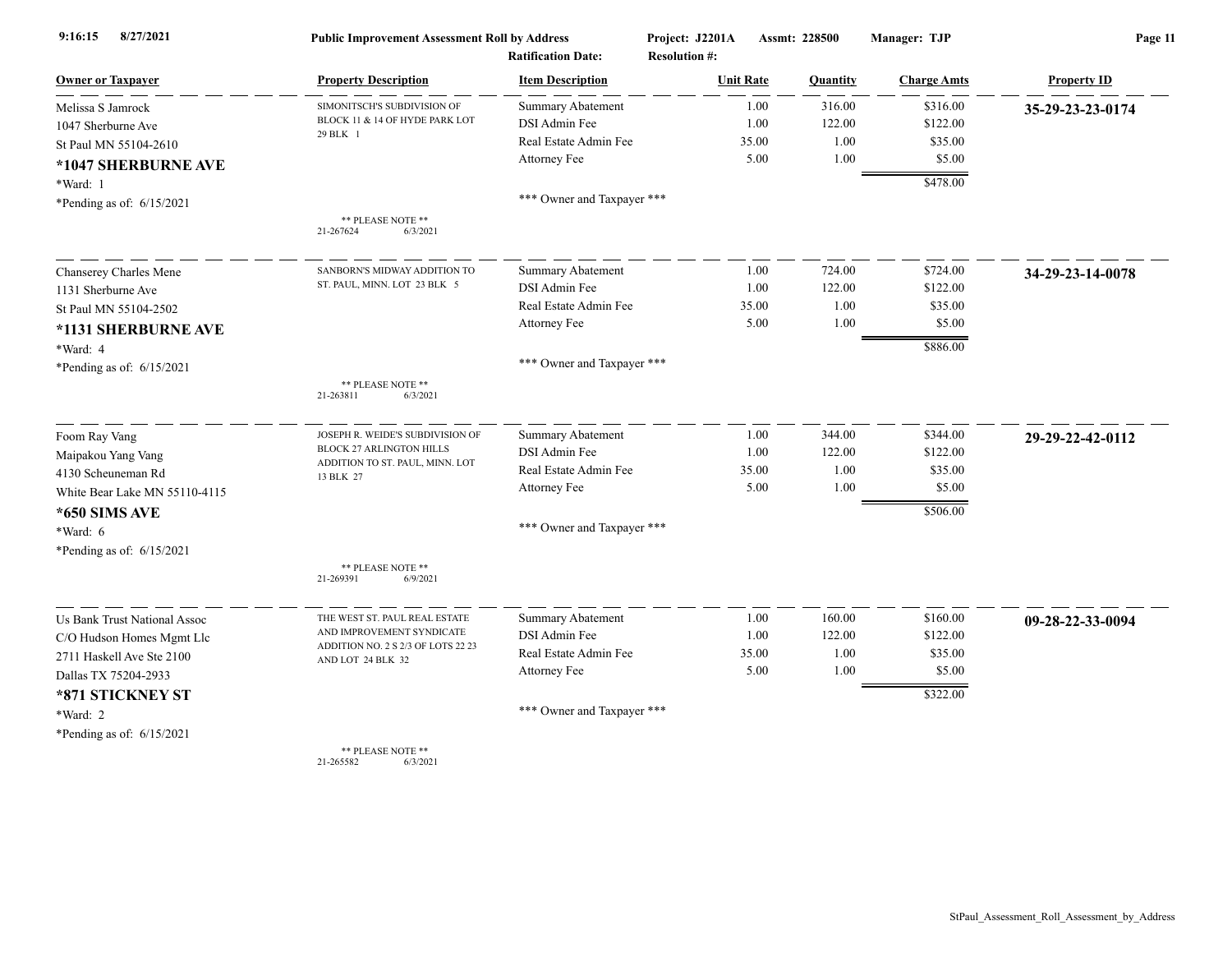| 8/27/2021<br>9:16:15                 | <b>Public Improvement Assessment Roll by Address</b> |                            | Project: J2201A      |       | Assmt: 228500 | Manager: TJP       | Page 12            |  |
|--------------------------------------|------------------------------------------------------|----------------------------|----------------------|-------|---------------|--------------------|--------------------|--|
|                                      |                                                      | <b>Ratification Date:</b>  | <b>Resolution #:</b> |       |               |                    |                    |  |
| <b>Owner or Taxpayer</b>             | <b>Property Description</b>                          | <b>Item Description</b>    | <b>Unit Rate</b>     |       | Quantity      | <b>Charge Amts</b> | <b>Property ID</b> |  |
| James Kalkes                         | W. S. MONROE'S SUBDIVISION OF                        | Summary Abatement          |                      | 1.00  | 346.00        | \$346.00           | 27-29-23-31-0040   |  |
| 1417 Taylor Ave                      | LOT 3, BLOCK 2, COLLEGE PLACE<br>EAST DIVISION LOT 6 | DSI Admin Fee              |                      | 1.00  | 122.00        | \$122.00           |                    |  |
| St Paul MN 55104-1327                |                                                      | Real Estate Admin Fee      |                      | 35.00 | 1.00          | \$35.00            |                    |  |
| *1417 TAYLOR AVE                     |                                                      | Attorney Fee               |                      | 5.00  | 1.00          | \$5.00             |                    |  |
| *Ward: 4                             |                                                      |                            |                      |       |               | \$508.00           |                    |  |
| *Pending as of: $6/15/2021$          |                                                      | *** Owner and Taxpayer *** |                      |       |               |                    |                    |  |
|                                      | ** PLEASE NOTE **<br>21-265851<br>6/3/2021           |                            |                      |       |               |                    |                    |  |
| New Direction Ira Inc                | <b>COLLEGE PLACE TAYLOR'S</b>                        | Summary Abatement          |                      | 1.00  | 160.00        | \$160.00           | 28-29-23-41-0020   |  |
| C/O Vincent Bryan Ira                | DIVISION LOT 8 BLK 2                                 | DSI Admin Fee              |                      | 1.00  | 122.00        | \$122.00           |                    |  |
| 1070 W Century Dr Ste 101            |                                                      | Real Estate Admin Fee      |                      | 35.00 | 1.00          | \$35.00            |                    |  |
| Louisville CO 80027-1657             |                                                      | Attorney Fee               |                      | 5.00  | 1.00          | \$5.00             |                    |  |
| *1639 TAYLOR AVE                     |                                                      |                            |                      |       |               | \$322.00           |                    |  |
| *Ward: 4                             |                                                      | *** Owner and Taxpayer *** |                      |       |               |                    |                    |  |
| *Pending as of: 6/15/2021            |                                                      |                            |                      |       |               |                    |                    |  |
|                                      | ** PLEASE NOTE **<br>21-268393<br>6/9/2021           |                            |                      |       |               |                    |                    |  |
| Midway University & Hamline Prop Llc | Subj To Rd; E 24 Ft Of Lot 26 And All Of             | <b>Summary Abatement</b>   |                      | 1.00  | 638.00        | \$638.00           | 34-29-23-24-0234   |  |
| Attn Khal Aloul & Ibrahim Aqel       | Lots 27 Thru Lot 30 Blk 30                           | DSI Admin Fee              |                      | 1.00  | 122.00        | \$122.00           |                    |  |
| 231 E 105th St                       |                                                      | Real Estate Admin Fee      |                      | 35.00 | 1.00          | \$35.00            |                    |  |
| Minneapolis MN 55420-5300            |                                                      | Attorney Fee               |                      | 5.00  | 1.00          | \$5.00             |                    |  |
| *1347 UNIVERSITY AVE W               |                                                      |                            |                      |       |               | \$800.00           |                    |  |
| *Ward: 4                             |                                                      | *** Owner and Taxpayer *** |                      |       |               |                    |                    |  |
| *Pending as of: 6/15/2021            |                                                      |                            |                      |       |               |                    |                    |  |
|                                      | ** PLEASE NOTE **<br>21-264160<br>6/8/2021           |                            |                      |       |               |                    |                    |  |
| Eric La Nguyen                       | SMITHS SUBD OF BLKS 9 10 15 AND                      | Summary Abatement          |                      | 1.00  | 270.00        | \$270.00           | 36-29-23-24-0100   |  |
| 1320 Kalani St Suite 312             | 16 EX S 2O FT FOR AVE LOT 4 BLK 16                   | DSI Admin Fee              |                      | 1.00  | 122.00        | \$122.00           |                    |  |
| Honolulu HI 96817-2312               |                                                      | Real Estate Admin Fee      |                      | 35.00 | 1.00          | \$35.00            |                    |  |
| *425 UNIVERSITY AVE W                |                                                      | Attorney Fee               |                      | 5.00  | 1.00          | \$5.00             |                    |  |
| *Ward: 1                             |                                                      |                            |                      |       |               | \$432.00           |                    |  |
| *Pending as of: $6/15/2021$          |                                                      | *** Owner and Taxpayer *** |                      |       |               |                    |                    |  |
|                                      | ** PLEASE NOTE **                                    |                            |                      |       |               |                    |                    |  |

21-267627 6/3/2021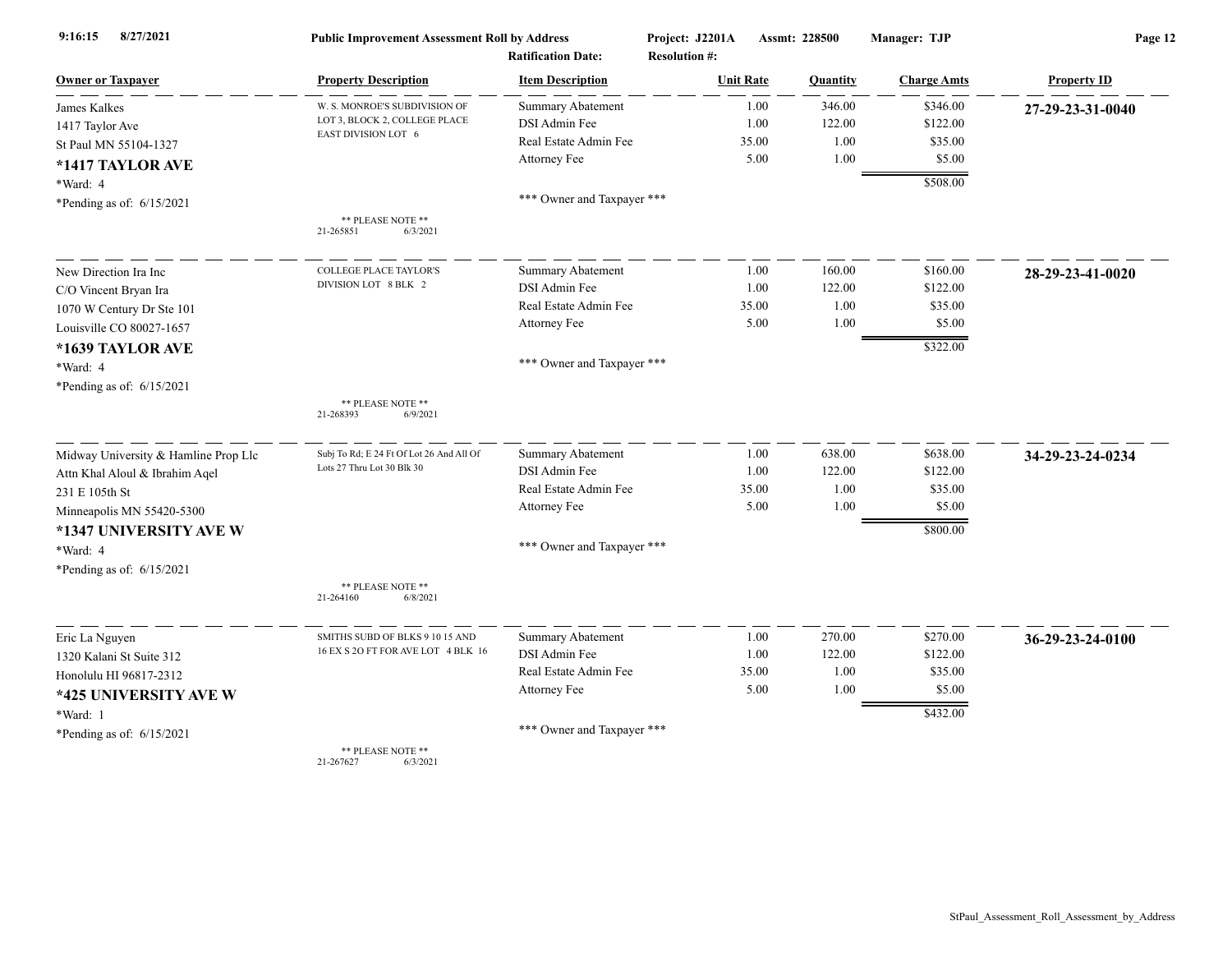| 8/27/2021<br>9:16:15<br><b>Owner or Taxpayer</b> | <b>Public Improvement Assessment Roll by Address</b><br><b>Ratification Date:</b> |                            | Project: J2201A<br><b>Resolution #:</b> | Assmt: 228500 | Manager: TJP       | Page 13            |  |
|--------------------------------------------------|-----------------------------------------------------------------------------------|----------------------------|-----------------------------------------|---------------|--------------------|--------------------|--|
|                                                  | <b>Property Description</b>                                                       | <b>Item Description</b>    | <b>Unit Rate</b>                        | Quantity      | <b>Charge Amts</b> | <b>Property ID</b> |  |
| Susan A Stangland                                | HAMLINE SYNDICATE ADDITION NO.                                                    | <b>Summary Abatement</b>   | 1.00                                    | 160.00        | \$160.00           | 34-29-23-22-0107   |  |
| 909 35th St E                                    | 1 TO SAINT PAUL, RAMSEY COUNTY,                                                   | DSI Admin Fee              | 1.00                                    | 122.00        | \$122.00           |                    |  |
| Sioux Falls SD 57105-5038                        | MINN. LOT 9 BLK 5                                                                 | Real Estate Admin Fee      | 35.00                                   | 1.00          | \$35.00            |                    |  |
| *1514 VAN BUREN AVE                              |                                                                                   | Attorney Fee               | 5.00                                    | 1.00          | \$5.00             |                    |  |
| *Ward: 4                                         |                                                                                   |                            |                                         |               | \$322.00           |                    |  |
| *Pending as of: 6/15/2021                        |                                                                                   | *** Owner and Taxpayer *** |                                         |               |                    |                    |  |
|                                                  | ** PLEASE NOTE **<br>21-265565<br>6/1/2021                                        |                            |                                         |               |                    |                    |  |
| Draco Properties Llc                             | ROYAL OAKS LOT 13 BLK 17                                                          | Summary Abatement          | 1.00                                    | 160.00        | \$160.00           | 26-29-23-13-0218   |  |
| Po Box 764                                       |                                                                                   | DSI Admin Fee              | 1.00                                    | 122.00        | \$122.00           |                    |  |
| Prior Lake MN 55372-0764                         |                                                                                   | Real Estate Admin Fee      | 35.00                                   | 1.00          | \$35.00            |                    |  |
| *984 VICTORIA ST N                               |                                                                                   | Attorney Fee               | 5.00                                    | 1.00          | \$5.00             |                    |  |
| *Ward: 5                                         |                                                                                   |                            |                                         |               | \$322.00           |                    |  |
| *Pending as of: 6/15/2021                        |                                                                                   | *** Owner and Taxpayer *** |                                         |               |                    |                    |  |
|                                                  | ** PLEASE NOTE **<br>21-266356<br>6/1/2021                                        |                            |                                         |               |                    |                    |  |
| Wamoua Lee                                       | CHAS. WEIDE'S SUBDIVISION OF                                                      | <b>Summary Abatement</b>   | 1.00                                    | 280.00        | \$280.00           | 29-29-22-42-0179   |  |
| Sheng H Lee                                      | BLOCK 35 OF ARLINGTON HILLS<br>ADDITION TO ST. PAUL LOT 21 BLK                    | DSI Admin Fee              | 1.00                                    | 122.00        | \$122.00           |                    |  |
| 778 Viking Dr E                                  | 35                                                                                | Real Estate Admin Fee      | 35.00                                   | 1.00          | \$35.00            |                    |  |
| St Paul MN 55117-1666                            |                                                                                   | Attorney Fee               | 5.00                                    | 1.00          | \$5.00             |                    |  |
| *599 WELLS ST                                    |                                                                                   |                            |                                         |               | \$442.00           |                    |  |
| *Ward: 6                                         |                                                                                   | *** Owner and Taxpayer *** |                                         |               |                    |                    |  |
| *Pending as of: 6/15/2021                        |                                                                                   |                            |                                         |               |                    |                    |  |
|                                                  | ** PLEASE NOTE **<br>21-266915<br>6/4/2021                                        |                            |                                         |               |                    |                    |  |
| Norma U Louismet                                 | WINSLOW'S ADDITION TO SAINT                                                       | Summary Abatement          | 1.00                                    | 160.00        | \$160.00           | 01-28-23-43-0090   |  |
| 132 Western Ave S                                | PAUL W 6 FT OF LOT 10 AND ALL OF                                                  | DSI Admin Fee              | 1.00                                    | 122.00        | \$122.00           |                    |  |
| St Paul MN 55102-2934                            | LOT 11 BLK 6                                                                      | Real Estate Admin Fee      | 35.00                                   | 1.00          | \$35.00            |                    |  |
| *132 WESTERN AVE S                               |                                                                                   | Attorney Fee               | 5.00                                    | 1.00          | \$5.00             |                    |  |
| *Ward: 2                                         |                                                                                   |                            |                                         |               | \$322.00           |                    |  |
| *Pending as of: $6/15/2021$                      |                                                                                   | *** Owner and Taxpayer *** |                                         |               |                    |                    |  |
|                                                  | ** PLEASE NOTE **<br>21.265047<br>6/1/202                                         |                            |                                         |               |                    |                    |  |

21-265047 6/1/2021